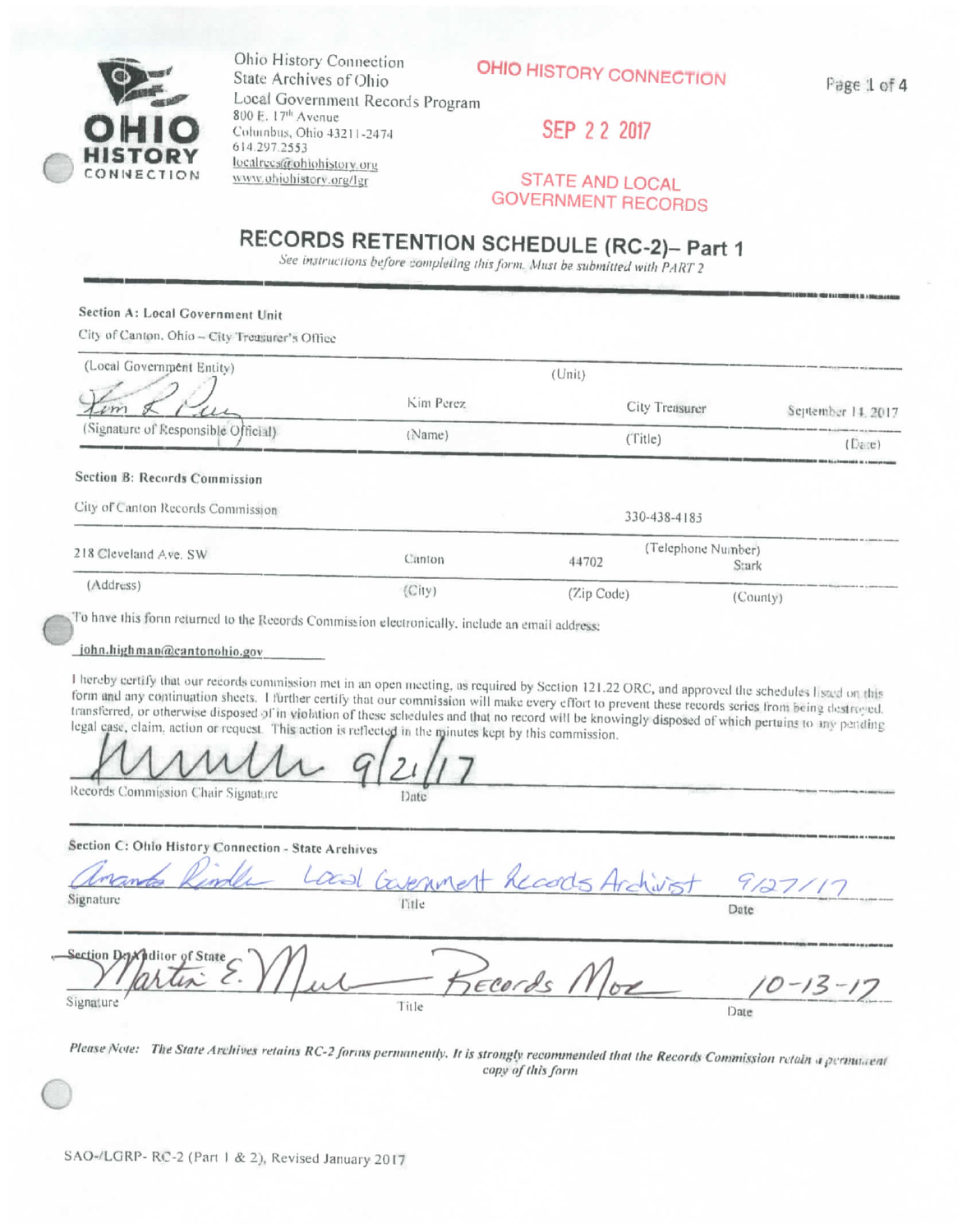#### **Page 2 of 4**

## Section E: RECORDS RETENTION SCHEDULE (RC-2) - Part 2

See instructions before completing this form.

| . Itv | ОТ |
|-------|----|

#### Canton Canton City Treasurer's Office

**(Local Government Enliiy) (Unit)** 

| (1)<br>Schedule<br>Number | (2)<br><b>Record Title and Description</b>                                                                    | (3)<br>Retention<br>Period                               | (4)<br>Media Type | (5)<br>For use by<br><b>Auditor</b> of<br>State or<br><b>LGRP</b>            | (6)<br>$RC-3$<br>Required<br>by<br><b>LGRP</b> |
|---------------------------|---------------------------------------------------------------------------------------------------------------|----------------------------------------------------------|-------------------|------------------------------------------------------------------------------|------------------------------------------------|
| $TR-1$                    | Canceled Warrants-Budget & Payroll                                                                            | $3 yrs -$<br>Audited &<br>Scanned                        | Paper to CD       |                                                                              | $\Box$                                         |
| <b>TR-2</b>               | <b>Budget Warrant Copies</b>                                                                                  | $3 yrs -$<br>Audited &<br>Scanned                        |                   | Paper to CD <sub>Audited</sub> means: theyears<br>encompassed by the records |                                                |
| $TR-3$                    | Pay-in Receipts & Bank Deposit Slips                                                                          | $3 yrs -$<br>Audited &<br>Scanned                        |                   | Paper to CD have been audited by the<br>Auditor of State and the             |                                                |
| $TR-4$                    | Monthly Bank Reconciliation; Bank<br>Statements                                                               | $3$ yrs $-$<br>Audited &<br>Scanned                      | Paper to CD       | audit report has been<br>released pursuanfilo<br>Sec. 117.26 O.R.C.          |                                                |
| <b>TR-5</b>               | Bank Balancing Reports: Payroll Journal;<br>"Actual Bank" Reconciliation                                      | $3 yrs -$<br>Audited &<br>Scanned                        | Paper to CD       |                                                                              | □                                              |
| <b>TR-6</b>               | Fund Balance Reports; Daily Receipts<br>Report; Daily Cashed Warrants Report;<br>Daily Ledger Balance Reports | $3 yrs -$<br>Audited &<br>Scanned                        | Paper to CD       |                                                                              | □                                              |
| <b>TR-7</b>               | Monthly Parking Meter Report                                                                                  | $3$ yrs $-$<br>Audited &<br>Scanned                      | Paper to CD       |                                                                              | □                                              |
| TR-8                      | Monthly Ambulance Receipt Report                                                                              | $3 yrs -$<br>Audited &<br>Scanned                        | Paper to CD       |                                                                              | □                                              |
| <b>TR-9</b>               | State Highway/Municipal Court<br>Disbursement to Law Library & General<br>Fund                                | $5 yrs -$<br>Audited &<br>Scanned                        | Paper to CD       |                                                                              | □                                              |
| <b>TR-10</b>              | Check Registers: General Sweep; Income<br>Tax Lock-Box                                                        | $3$ yrs $-$<br>Audited &<br>Scanned                      | Paper to CD       |                                                                              | $\Box$                                         |
| <b>TR-11</b>              | Bank Statements; Checks;<br>Reconciliations - Hartford/Houtz                                                  | $5 yrs -$<br>Audited &<br>Scanned                        | Paper to CD       |                                                                              | □                                              |
| TR-12                     | Treasurer Bond & Coupon Account                                                                               | Until Issue is<br>Paid                                   | Paper to CD       |                                                                              | $\Box$                                         |
| TR-13                     | Purchase Orders/Requisitions                                                                                  | $3 \text{ yrs} -$<br>Audited &<br>Retained by<br>Auditor | Paper             |                                                                              | п                                              |
| TR-14                     | <b>Investment Board Minutes</b>                                                                               | Permanent                                                | Paper             |                                                                              |                                                |

SAO-/LGRP- RC-2 (Part 1 & 2), Revised January 2017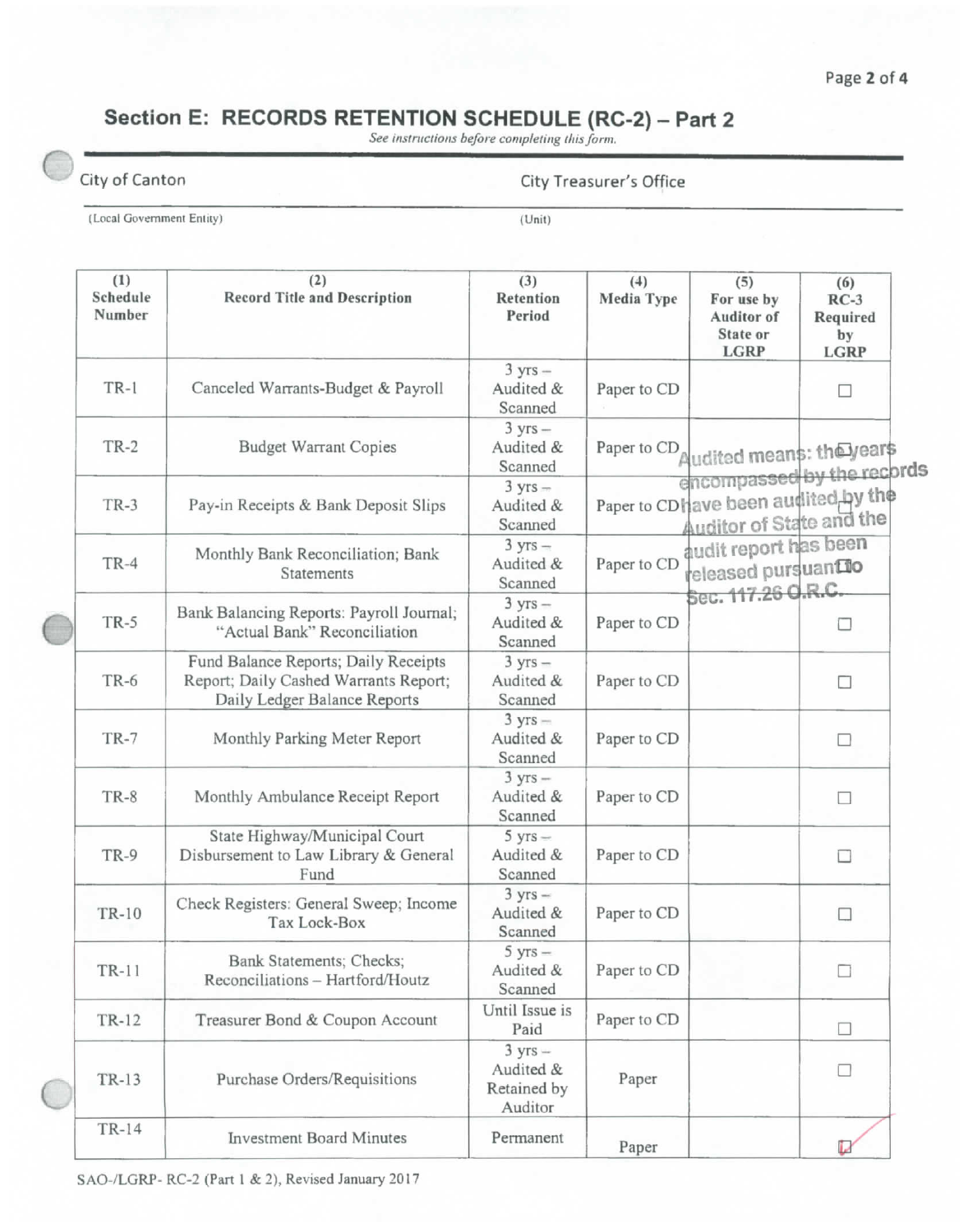### Section E: RECORDS RETENTION SCHEDULE (RC-2) - Part 2

See instructions before completing this form.

#### **City of Canton City Treasurer's Office**

**(Lucal Govemment Eniity) (Unit)** 

| (1)<br>Schedule<br>Number | (2)<br><b>Record Title and Description</b>                                                                                                                                                                                                                 | (3)<br>Retention<br>Period              | (4)<br>Media Type          | (5)<br>For use by<br>Auditor of<br>State or<br><b>LGRP</b> | (6)<br>$RC-3$<br>Required<br>by<br><b>LGRP</b> |
|---------------------------|------------------------------------------------------------------------------------------------------------------------------------------------------------------------------------------------------------------------------------------------------------|-----------------------------------------|----------------------------|------------------------------------------------------------|------------------------------------------------|
|                           | Investment Reports: Purchased; Matured;                                                                                                                                                                                                                    | $10$ yrs $-$                            |                            |                                                            |                                                |
| TR-15                     | Monthly Portfolio; Annual Earnings;<br>Monthly Custody Account Statements;<br><b>Investment Advisor Monthly Statements</b>                                                                                                                                 | Scanned &<br>Audited                    | Paper to CD                |                                                            | П                                              |
| TR-16                     | Early Payroll Records (before automated<br>payroll) W-2's; Sick/Annual Leave;<br>Deductions; Journals                                                                                                                                                      | Permanent                               | Paper                      |                                                            | □                                              |
| TR-17                     | Stop Payment Letters; Reissued Check<br>Letters; NSF Letters (NSF held 3 yrs after<br>collection)                                                                                                                                                          | $3 yrs -$<br>Audited &<br>Scanned       | Paper to CD                |                                                            |                                                |
| <b>TR-18</b>              | Ambulance Billing Reports, Pay-Ins,<br>Receipts per Fire, Ambulance Lock-Box                                                                                                                                                                               | $7$ yrs $-$<br>Audited &<br>Scanned     | Paper to CD                |                                                            |                                                |
| TR-19                     | Checks Received Directly from City<br>Departments, Electronically Deposited                                                                                                                                                                                | $3$ months $-$<br>Scanned               | Paper to CD                |                                                            |                                                |
| <b>TR-20</b>              | Communications: Transient-Conveys<br>information of temporary importance in<br>lieu of oral communications (i.e. draft<br>meeting notices, etc.). Referral letters,<br>requests for routine information or                                                 | Until no<br>longer of<br>administrative | Paper and/or<br>Electronic |                                                            |                                                |
|                           | publication(s) provided to the public by<br>an agency which are answered by<br>standard form letters.                                                                                                                                                      | value                                   |                            |                                                            |                                                |
| <b>TR-21</b>              | Communications: General-Request for<br>information pertaining to interpretations<br>and other misc. inquiries; informative-<br>does not attempt to influence policy.<br>Including copies of outgoing<br>correspondence maintained for reference<br>purpose | 2 yrs                                   | Paper and/or<br>Electronic |                                                            |                                                |

**Auditod means: the years encompassed by the records have been audited by the Auditor of State and the audit report has been released pursuant to Sec. 117.26 O.R.C.**